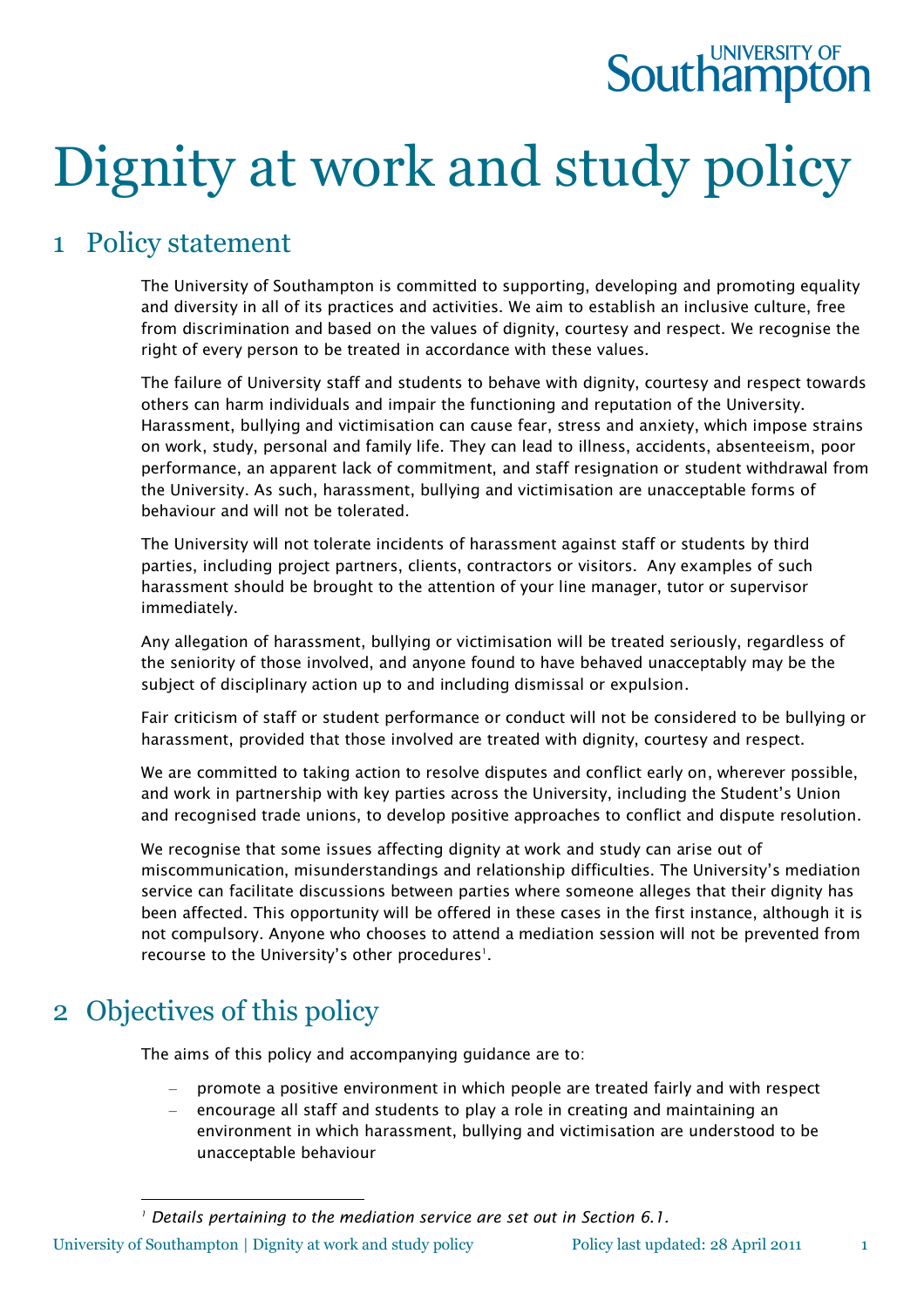- provide a framework of support for staff and students who feel that they have been the subject of harassment, bullying or victimisation
- ensure that allegations of harassment, bullying or victimisation are addressed fairly, with respect for the rights and dignity of all those involved
- identify the appropriate formal processes by which complaints can be raised

# 3 Application of this policy

This policy applies to the conduct of the staff and students of the University of Southampton, in the context of their University work or study, or which otherwise affects the working, learning or social environment of the University. This can include the way in which staff and students behave towards colleagues and peers outside University premises on University-related social occasions. It can also include conduct towards people who are not members of the University in the context of University business (such as applicants, contractors, patients and other members of the public who visit University sites or use University services).

We will draw this policy to the attention of consultants and contractors through the University's procurement processes and we will make it clear that harassment of staff or students will not be tolerated.

This policy should be read in conjunction with other University of Southampton policies and procedures, including:

- Equal Opportunities Policy
- Health and Safety Policy
- Mental Health Policy
- Consensual Relationship Guidelines
- Student Confidentiality Policy
- Electronic Communications Policy
- Staff Disciplinary Procedures
- Staff Grievance Procedures
- Student Disciplinary Code
- Student Complaints Policy and Procedure

Staff and students who undertake work placements or secondments outside the University as part of their employment or study, and those holding honorary contracts to work outside the University, should read this policy in conjunction with the dignity at work, harassment or bullying policies of the employer with which they are placed.

In the event that a complaint of harassment is made in against or by a member of staff or a student from the University, while undertaking a work placement or secondment, it is likely that this policy and any applicable policies of the placement will be jointly considered (subject to the terms of any secondment or other agreement).

Staff and students involved in a harassment complaint while undertaking a work placement or secondment will have access to the same support arrangements as if the complaint had occurred on University premises. This includes counselling, Harassment Contacts, mentoring and advice from the Diversity Office and the Student's Union Advice and Information Centre. The University will support its staff and students in whatever way is considered appropriate for any case.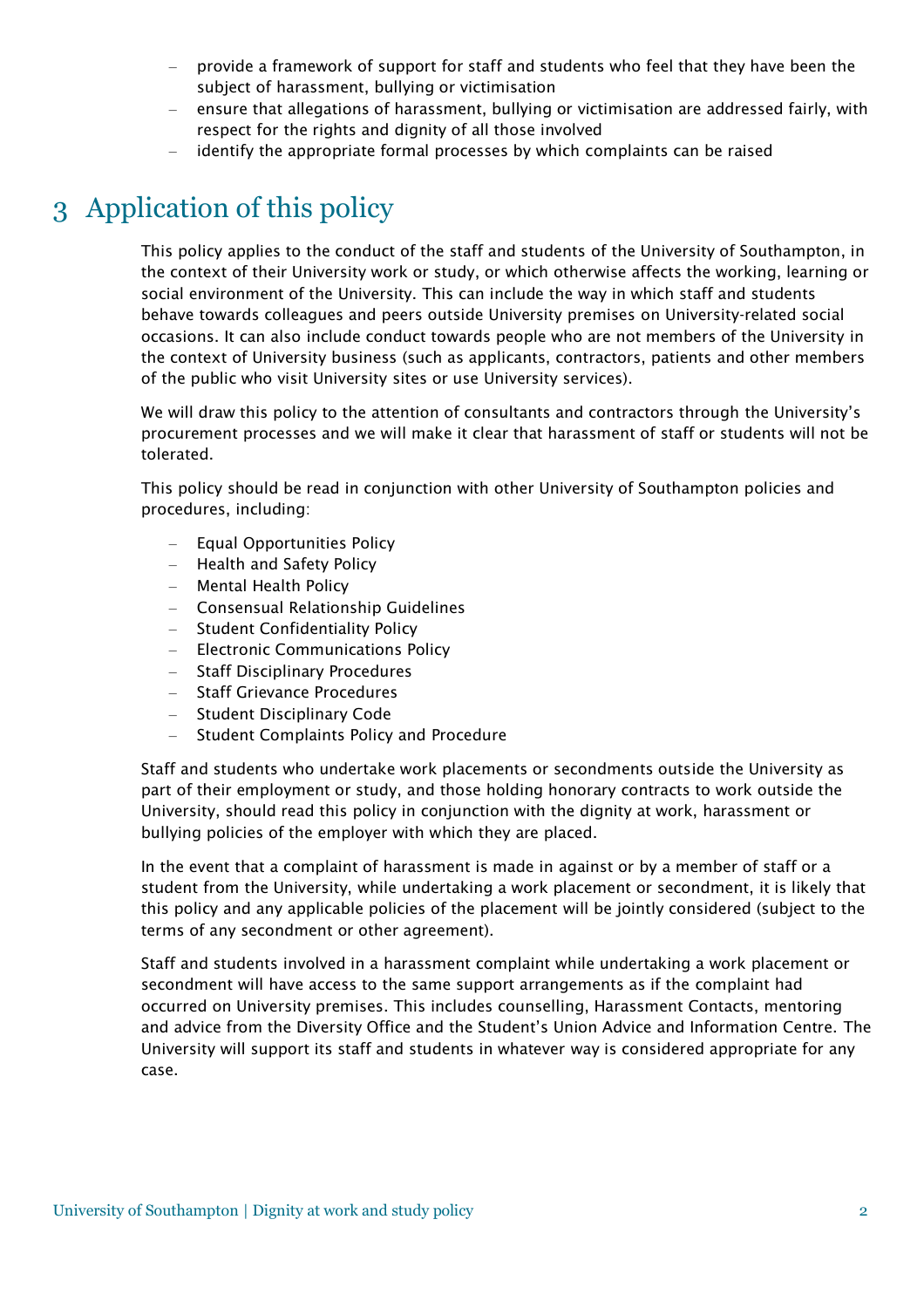# 4 Definitions of harassment, bullying and victimisation

Harassment, bullying and victimisation can occur in different types of relationships, regardless of prejudice and stereotypes. For example, it is possible for a junior colleague to bully a person in a senior role; for a student to harass a member of staff; or a woman to victimise a man.

We recognise that any of the examples set out here, and other intimidating behaviour, may be demonstrated by one person or by more than one person in a concerted effort to create an intimidating, hostile, degrading, humiliating or offensive environment for another individual ('mobbing').

#### 4.1 Harassment

Harassment encompasses many different types of physical, verbal and non-verbal conduct. It can occur as an isolated incident, many sporadic incidents or as on-going behaviour. The defining features are that the conduct:

- is unwanted and unwelcome;
- subjects a person or group of people to intimidation, humiliation, ridicule, offence, loss of privacy or dignity, or creates an environment which is hostile, intimidating or offensive to that person or group of propel
- is unwarranted by the working, study or social relationship between those involved and would be regarded as such by any similarly situated reasonable person

Harassment that is related to a person's or group of people's age, disability, gender reassignment, marriage or civil partnership, pregnancy or maternity, race, religion or belief, sex or sexual orientation can constitute unlawful discrimination, for which staff and students can be held legally and personally liable.

A victim of harassment is not the only person who can issue a complaint about that harassment. An observer may bring such conduct to the attention of their line manager, tutor or supervisor, on the part of another person, on the basis that it amounts to a breach of this policy.

A person can complain of harassment where conduct is based on the incorrect perception or the association of a person with others. For example: homophobic remarks made about a heterosexual person; or harassment of a person because they have a disabled child.

Examples of harassment:

- violence, or the threat of violence
- verbal abuse, including threats, derogatory name calling, insults, ridicule or belittling of an individual
- using humour that ridicules another person or group of people. For example: telling jokes that are sexist, racist or about sexual orientation or religion
- spreading malicious lies or making insulting or offensive comments
- unwanted physical contact, sexual advances or innuendo
- display or circulation of abusive or offensive materials, including noticeboards, whiteboards, emails, internet bulletin boards and social networking websites
- sending offensive text messages
- systematic ostracism or exclusion from normal conversation in the work or study environment, or work- or study-related social events
- intrusion by pestering, spying or stalking
- coercion, such as pressure to subscribe to a particular political or religious belief, or requiring a person to perform a humiliating or dangerous 'initiation ceremony' to join a social group

University of Southampton | Dignity at work and study policy 3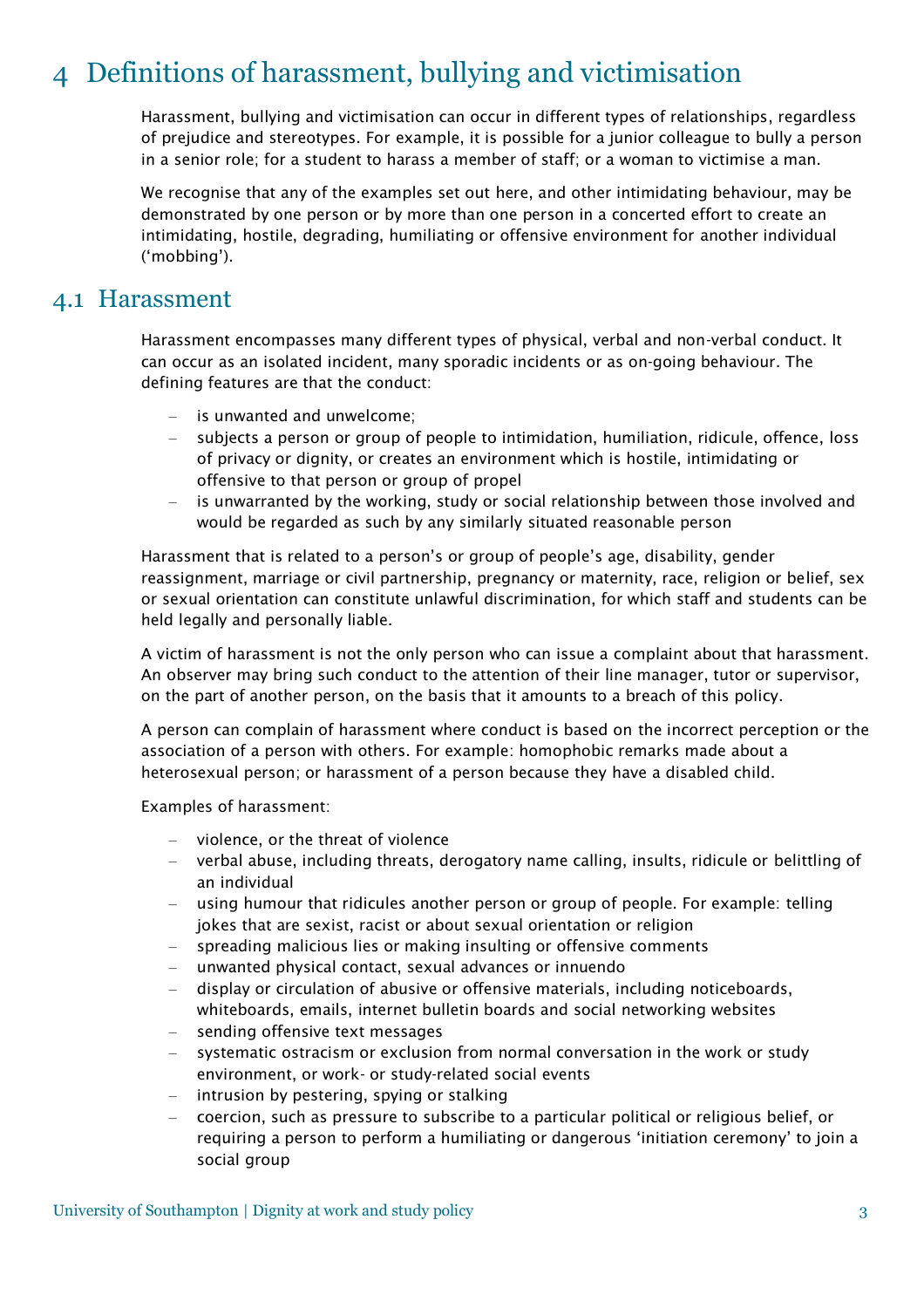# 4.2 Bullying

Bullying is the abuse of personal or collective power or a position of authority, in and aggressive or subtle way, which makes the recipient feel upset, threatened, humiliated or vulnerable and undermines their self-confidence.

Examples of bullying:

- psychological intimidation, humiliation, excessive and/or unreasonable criticism or faultfinding of any colleague or peer
- preventing an individual progressing by intentionally blocking promotion or training opportunities, unjustifiably restricting choice of study options or access to tuition
- unfair allocation of work and responsibilities or setting unreasonable goals or targets in work or study, including both above and below reasonable expectations
- asserting a position of intellectual superiority in an aggressive, abusive or offensive manner whether orally or in writing, publicly or in private

#### 4.3 Victimisation

Victimisation occurs when a person is mistreated because they have made, or intend to make, a complaint of discrimination (including harassment and/or bullying), or have helped another person to make a complaint.

Victimisation can constitute unlawful discrimination and result in disciplinary action, regardless of the outcome of the original complaint.

#### 5 Responsibilities

Ultimate responsibility for this policy rests with University Council; however, Council will require the Vice-Chancellor to ensure that the policy is applied effectively.

The Vice-Chancellor will devolve responsibility for the application of this policy, and any supporting guidance, to the Pro-Vice Chancellors, Deans, Faculty Operating Officers and heads of Professional Services.

It is the responsibility of all persons in authority (including Deans, Faculty Operating Officers, heads of Professional Services, managers, supervisors, tutors and all staff working directly with students or members of the public) to:

- ensure that this Policy is implemented effectively and effort is made to ensure that all staff and students are aware of this policy
- be alert to potential problems and act promptly without unnecessarily waiting for a complaint, by directly challenging behaviour when it is observed and promoting an inclusive working and study culture
- treat informal and formal complaints seriously, with sensitivity to the feelings and perceptions of all those involved, and in a timely fashion
- deal with any issues raised fairly and in line with duties of care to staff and students
- take steps to ensure that staff and students are not victimised for making, or supporting, a complaint

It is the responsibility of all University staff and students to:

- behave in accordance with this policy
- take requests to cease or amend behaviour seriously and respond to them courteously
- not participate in, encourage or condone the harassment, bullying or victimisation of others

University of Southampton | Dignity at work and study policy  $\frac{4}{3}$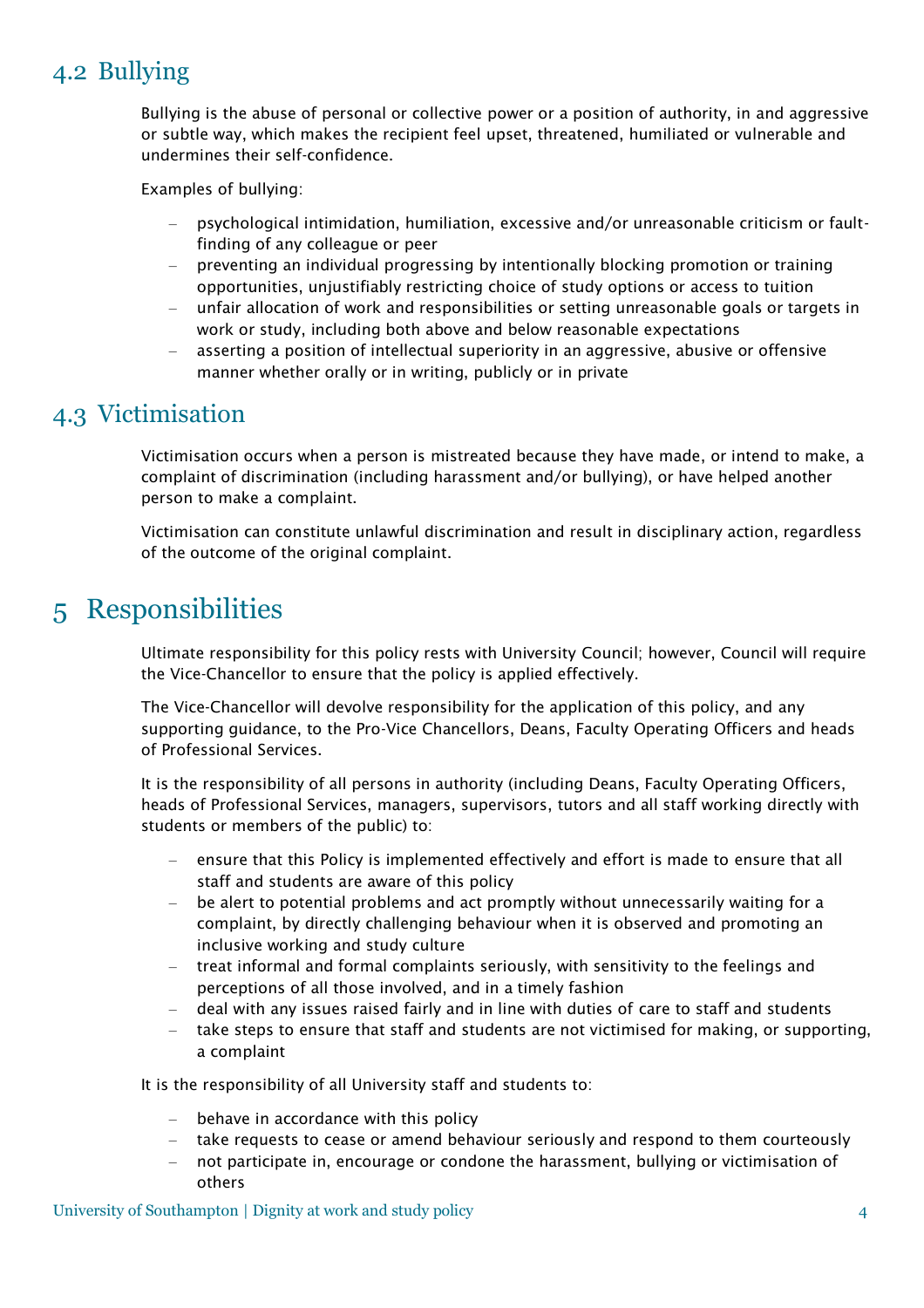– promote an inclusive culture in which colleagues or peers are not subjected to harassment, bullying or victimisation by challenging these forms of behaviour, or reporting situations in which they occur to the line manager or supervisor of the person involved, a tutor, or a Harassment Contact

## 6 Informal and formal procedures to address unacceptable behaviour

The University recognises that it can be difficult to raise a complaint of harassment, bullying or victimisation whether on a formal or informal basis. We seek to ensure that people who feel that they have been the subject of harassment, bullying or victimisation are able to raise their concerns, and to have them addressed appropriately.

Before any formal procedure is invoked, alternative resolution techniques should be considered and offered, if appropriate. HR Client Partners and Advisers can provide further guidance and support on this.

#### <span id="page-4-0"></span>6.1 Informal procedures

The University's mediation service can facilitate the resolution of work and study place conflicts. Trained staff are able to support parties in resolving a dispute through facilitated discussion.

We recognise that mediation may not be suitable for every complaint of bullying or harassment. However, the opportunity will always be provided to those who would prefer to resolve a conflict informally.

Members of staff or students seeking the assistance of the mediation service should contact Legal Services, the Diversity Team or Human Resources.

In cases where mediation by a member of University staff is inappropriate, Human Resources will make arrangements, on behalf of the relevant Dean or his or her nominee, with an external mediation provider.

#### 6.1.1 Harassment Contacts

The University's Harassment Contacts can provide advice and support to staff or students who feel that they have been the subject of harassment, bullying or victimisation. Harassment Contacts can also counsel those accused of harassment, bullying or victimisation, and advise them on the processes in place that could affect them.

The Harassment Contacts are coordinated by the Diversity Team, and their contact details can be found via the [Diversity website.](https://www.southampton.ac.uk/diversity)

Harassment Contacts can help staff and students who feel upset or offended by the behaviour of another person to:

- determine whether they have been harassed, bullied or victimised (according to the definitions given here)
- decide how best to challenge or approach the person believed to be behaving unacceptably (for example, in person alone, with a Harassment Contact, or in writing)
- understand the options for tackling situations informally and formally
- understand which of the University's formal procedures is relevant to the specific situation

For staff and students whose behaviour is challenged as unacceptable by another person, Harassment Contacts can support by: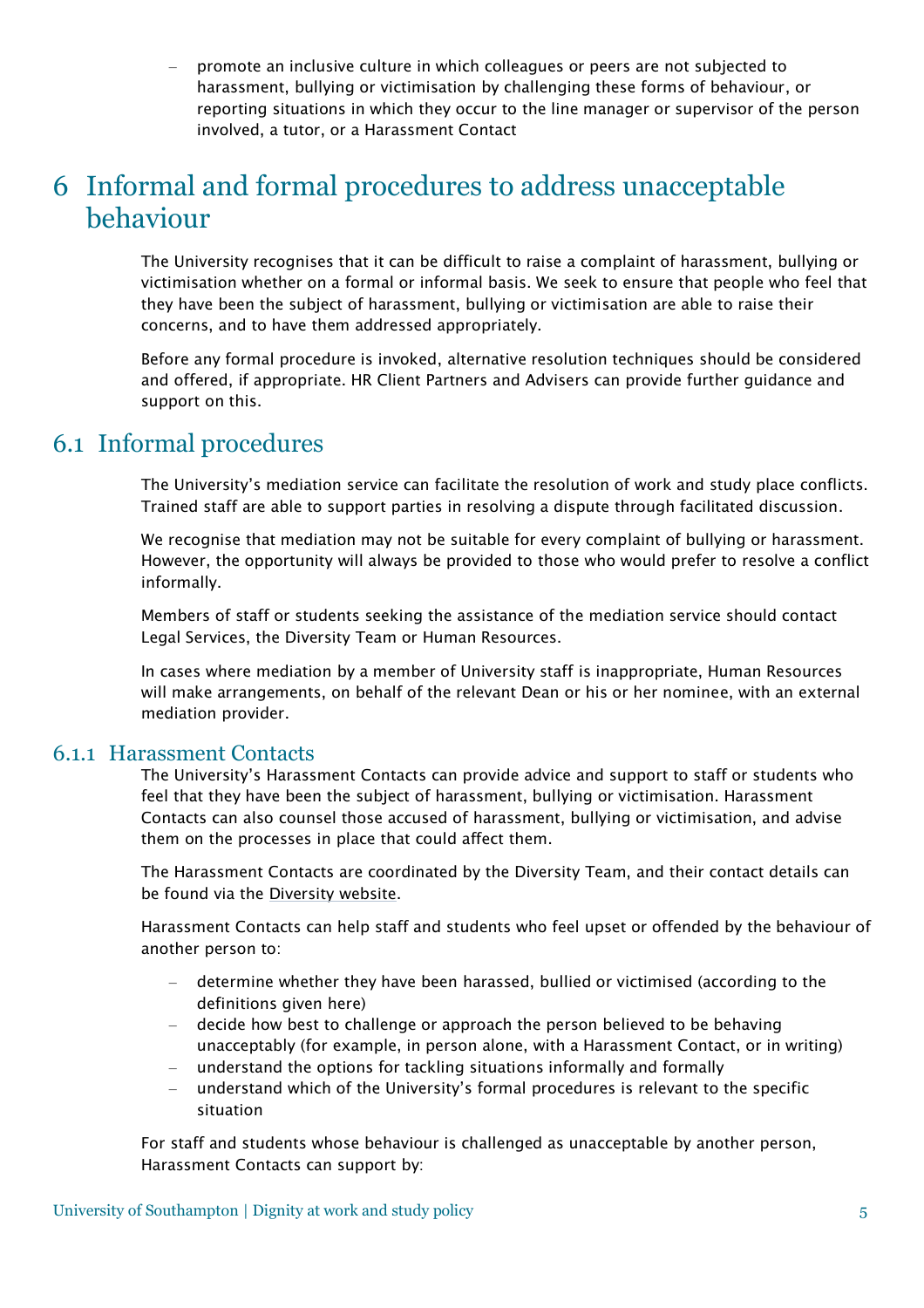- discussing the circumstances in which the person's behaviour, manner or attitude was challenged as being unacceptable to another person or group
- explaining the complaints process and potential outcomes of informal and formal procedures
- providing details of other sources of advice, support and representation

Throughout any informal or formal process, a Harassment Contact will support a person through the process, and act as an adviser. They will not take action independently of that person's wishes or outside the scope of their defined role. A Harassment Contact will not act as a representative, but may accompany a person during meetings, including a grievance hearing or a student complaint meeting.

Harassment Contacts will maintain brief anonymous records of the details of the cases they have dealt with and the advice that they have provided. These details will be sent to the Diversity Office, who will maintain an overview of the work the Harassment Contacts are undertaking. This information will be held in complete confidence.

There is no obligation for a person involved in a harassment, bullying or victimisation situation to seek the advice of a Harassment Contact in order to make a complaint, or seek alternative resolution.

Trying to resolve a situation informally will not preclude any person from pursuing formal complaint procedures.

#### 6.2 Informal resolutions and links with formal procedures

Complaints made by University staff or students may be addressed informally through the initial stages of the Staff Discipline and Grievance Procedures, Student Complaints Procedure and Student Disciplinary Regulations<sup>2</sup>.

During the informal stages of these policies and procedures, Faculty Operating Officers, Professional Services Managers or their nominees, have discretion as to the best way to address a complaint. They may use, but are not required or limited to, the following informal means:

- speaking separately to those people involved in the situation
- holding an informal meeting between the person who has made a complaint and the person whose behaviour is the subject of a complaint and any others who might help to resolve the situation (such as a supervisor, tutor, Harassment Contact or Students' Union representative)
- referring relevant parties to a mediation or equivalent process if this is an appropriate way of trying to resolve the situation and agreement has been given by the parties involved
- referring relevant parties to the support available, either internal or external to the University, which could include the Occupational Health Service, Counselling Service or Students' Union

#### 6.3 Formal procedures

All formal complaints relating to harassment, bullying or victimisation should be made through existing grievance, complaint and disciplinary procedures $^2$ .

University of Southampton | Dignity at work and study policy 6

*<sup>2</sup> Details of which policies and procedures should be consulted for particular situations are in Appendix [A](#page-9-0)*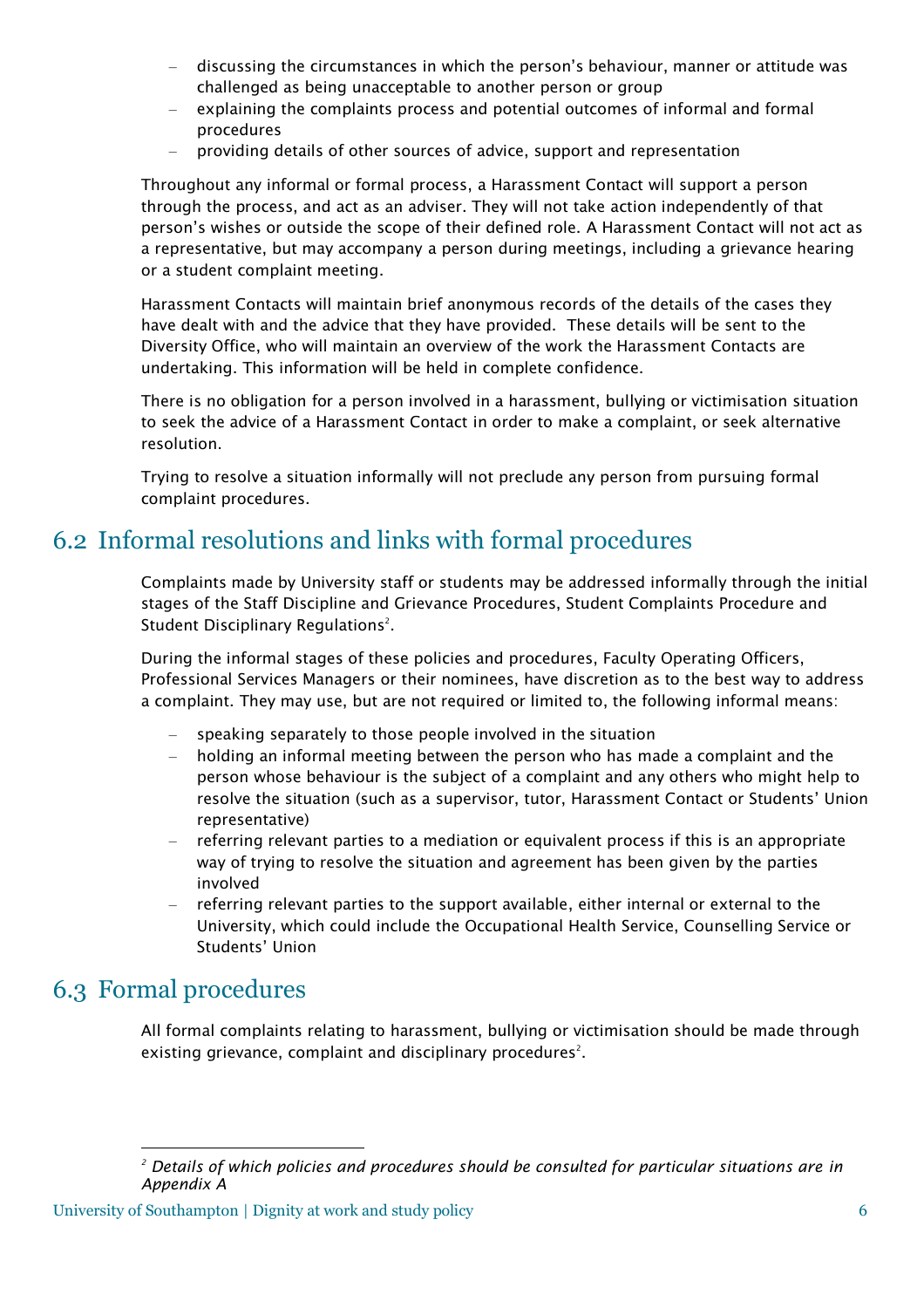The rules of the formal procedures will apply in full. Faculty Operating Officers, Professional Services managers or their nominees, have discretion as to whether informal action may still be used to try to resolve the situation at this stage.

If a counter allegation is made during an investigation, this will be addressed as part of the ongoing investigation and handled within the guidelines of the procedure being followed.

Disciplinary action can be taken against individuals who are found to have brought complaints based on knowingly false information or with malicious intent. Such action will not be taken against anyone who brings a complaint in good faith, even if that complaint is not upheld.

Sometimes it is necessary to separate those involved in complaints procedures during the period of investigation. In such circumstances, it is possible that one of the parties to a complaint will be transferred, redeployed, asked to work from a different location, or suspended from work or study. These steps are taken to protect the interests of both parties and do not constitute disciplinary action. The decision as to which individual will be moved, in order to effect the separation, will be based on objective criteria, including travel arrangements, work-life balance issues, needs of the services performed by staff, and effect on studies for students. Paid staff will remain on full pay for the duration of an investigation.

Some forms of harassment can constitute criminal offences or grounds for civil proceedings. Nothing in this policy or related procedures will prevent staff or students from exercising their right to pursue legal action.

#### 6.4 Confidentiality in the workplace

Once an investigation has been initiated, all those involved should ensure that confidentiality is maintained, for both the complainer and the complainant.

Breaches of confidentiality may result in disciplinary action being taken. The need to observe an appropriate level of confidentiality will not prevent anyone involved in the procedure from seeking the advice of a Harassment Contact, Human Resources, trade union or Students' Union representative or solicitor.

However, there will be occasions where the University will need to disclose information necessary for the discharge of its Duty of Care or as required by law.

# 7 Disciplinary action

A complaint of harassment, bullying or victimisation may result in disciplinary action against a staff member or student against whom allegations have been made. Disciplinary procedures will not be invoked until the complaint has been investigated, in accordance with the University's grievance or disciplinary procedures. Any action will be taken in accordance with the existing disciplinary procedures<sup>2</sup>.

Serious cases of harassment, bullying or victimisation perpetrated by staff will be treated as gross misconduct and may lead to staff dismissal through the disciplinary hearing process. Less serious incidents may result in a written or verbal warning, or informal action (such as requiring a member of staff to attend a relevant training session).

Serious cases of harassment, bullying or victimisation perpetrated by students will be treated as a serious breach of the Regulations Governing Student Discipline, and may lead to permanent exclusion from the University. Less serious incidents may result in a reprimand, suspension or other penalties detailed within the Regulations Governing Student Discipline.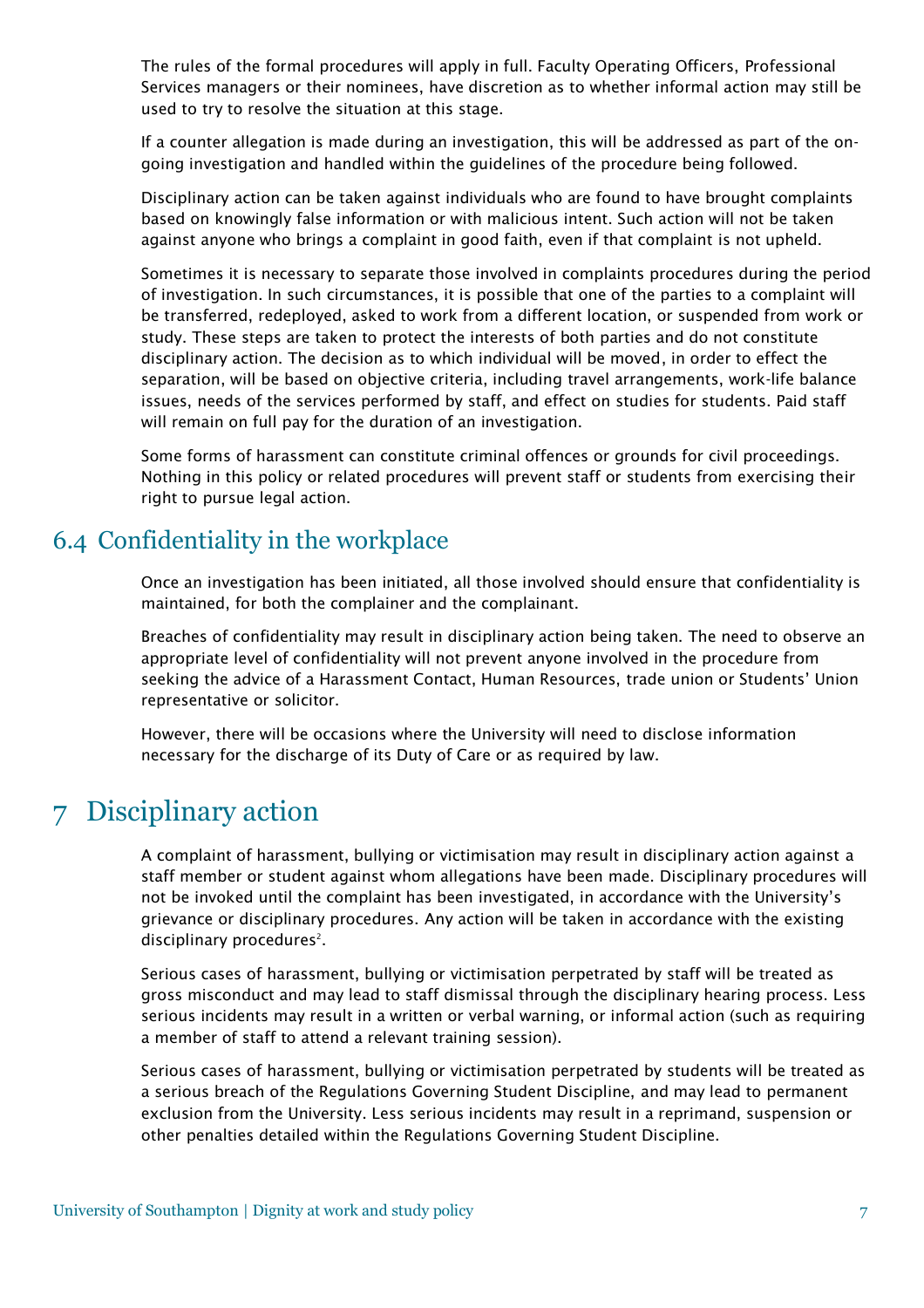In extreme circumstances, incidents of harassment or bullying behaviour may breach criminal law and the University is obligated to refer such incidents to the police. In such situations, Human Resources or Student Services, in relation to staff or students respectively, must be contacted for advice.

### 8 Training and awareness

All new University staff will be made aware of this policy at induction and relevant University webpages. New students will be made aware of this policy through the Student Handbook, Student Services website, Student Resources Network, School Information, SUAIC and the SUSU website.

This policy, and notice of any updates or changes to it, will be disseminated to current staff via Faculty Operating Officers and Heads of Professional Services, and to current students via the Student's Union and through the development of a publicity campaign to promote dignity at work and study. Details of this policy and campaign will also be published on the University website.

Issues relating to dignity at work and study will be included as part of equality and diversity training, including a specific session on dignity at work and study in the staff development programme. Briefings will be specifically targeted for staff who work in the areas of student complaints and discipline, and complaints and grievances for staff.

Training, support, advice and guidance on addressing harassment, bullying and victimisation will be made available to managers and supervisors. Human Resources Client Partners and Advisers, who regularly receive similar training, will support those undertaking harassment investigations.

## 9 Monitoring

Any complaint discussed with Human Resources will be logged, regardless of whether informal or formal procedures are pursued, for the purposes of monitoring the extent and subject of harassment, bullying and victimisation throughout the University.

Harassment Contacts will log all enquiries while maintaining the anonymity of enquirers, including demographic data, where possible and appropriate.

Any demographic data provided in this way will remain strictly confidential to the Harassment Contacts and the Diversity Team. Any analysis of such data, which will solely be for the purpose of monitoring the level and nature of complaints, will maintain the anonymity of those that it relates.

Staff and students seeking advice who do not wish to provide any part of the demographic data will not receive any less support from the University than those who do.

#### 10 Review

The Diversity Manager has responsibility for ensuring the maintenance, regular review and updating of this policy in consultation with representatives from across the University, including the trade unions, Students' Union, Student Services, Deans, Faculty Operating Officers, Health and Safety, Occupational Health and relevant committees, such as the Academic Quality and Standards Committee and Human Resources Committee.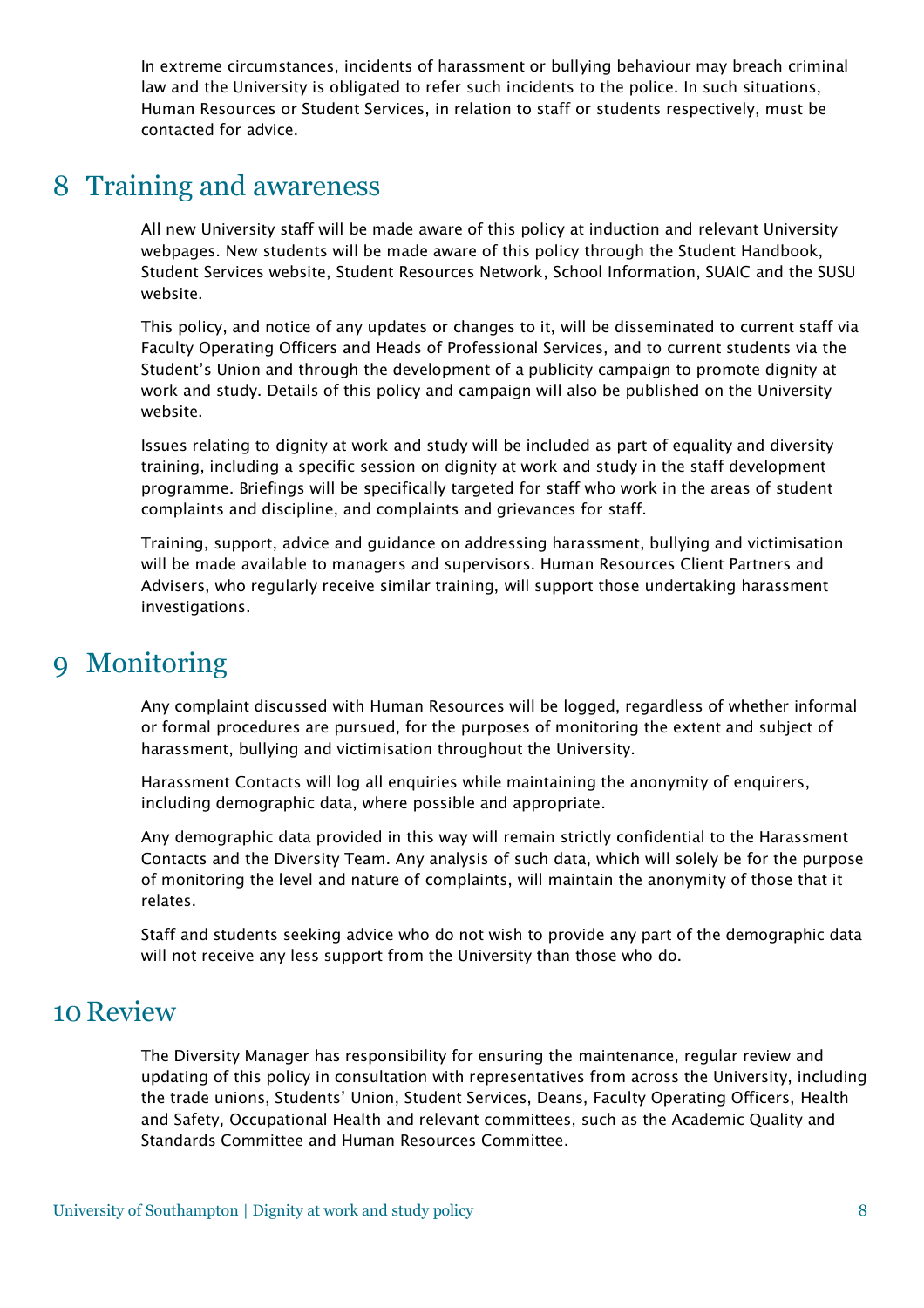The University's Diversity Champion will chair an annual meeting with key stakeholders to discuss on-going issues regarding the implementation of this policy.

#### 11 Further advice

University staff who have questions regarding the application of this policy should raise them with their manager or supervisor, Human Resources Client Partners or Advisers, Faculty Operating Officer, a Harassment Contact or the Diversity Team.

University students who have any questions regarding the application of this Policy should raise them with their personal tutor or senior tutor, School Manager, Faculty Operating Officer, the Student's Union Advice and Information Centre, a Harassment Contact, the Educational Quality Coordinator for Student Complaints, Appeals and Feedback, or the Diversity Team.

Members of the public who have any questions regarding the application of this policy should raise them with the relevant University department listed in Appendix A or the Diversity Team.

In addition, advice may be sought at any stage from the following organisations:

| <b>Equality and Human Rights Commission</b><br>0845 604 6610<br>info@equalityhumanrights.com<br>http://www.equalityhumanrights.com/ | <b>Opportunity Now</b><br>137 Shepherdess Walk<br>London N1 7RQ<br>0870 600 2482<br>http://www.opportunitynow.org.uk/                                                                                           |
|-------------------------------------------------------------------------------------------------------------------------------------|-----------------------------------------------------------------------------------------------------------------------------------------------------------------------------------------------------------------|
| <b>Citizens Advice Bureau</b><br>3 Kings Park Road<br>Southampton SO15 2AT<br>023 8022 1406<br>http://www.citizensadvice.org.uk/    | Office of the Independent Adjudicator for<br>students in Higher Education<br>Third Floor, Kings Reach, 38-50 Kinds Road<br>Reading RG1 3AA<br>01189599813<br>enquiries@oiahe.org.uk<br>http://www.oiahe.org.uk/ |
| <b>Students' Union Advice and Information</b><br>Centre (SUAIC)<br>023 8059 2085<br>suaic@susu.org<br>http://www.susu.org/suaic/    | UK National Workplace Bullying Advice<br>Line<br>01235 212286<br><b>Bully Online</b><br>http://www.bullyonline.org/                                                                                             |
| Unite the Union<br>University of Southampton<br>47 University Road<br>Southampton SO17 1BJ<br>http://www.unitetheunion.org/         | University and College Union (UCU)<br>University of Southampton<br>47 University Road<br>Southampton SO17 1BJ<br>023 8059 2364<br>ucu@soton.ac.uk                                                               |

#### UNISON

University of Southampton 47 University Road Southampton SO17 1BJ

University of Southampton | Dignity at work and study policy 9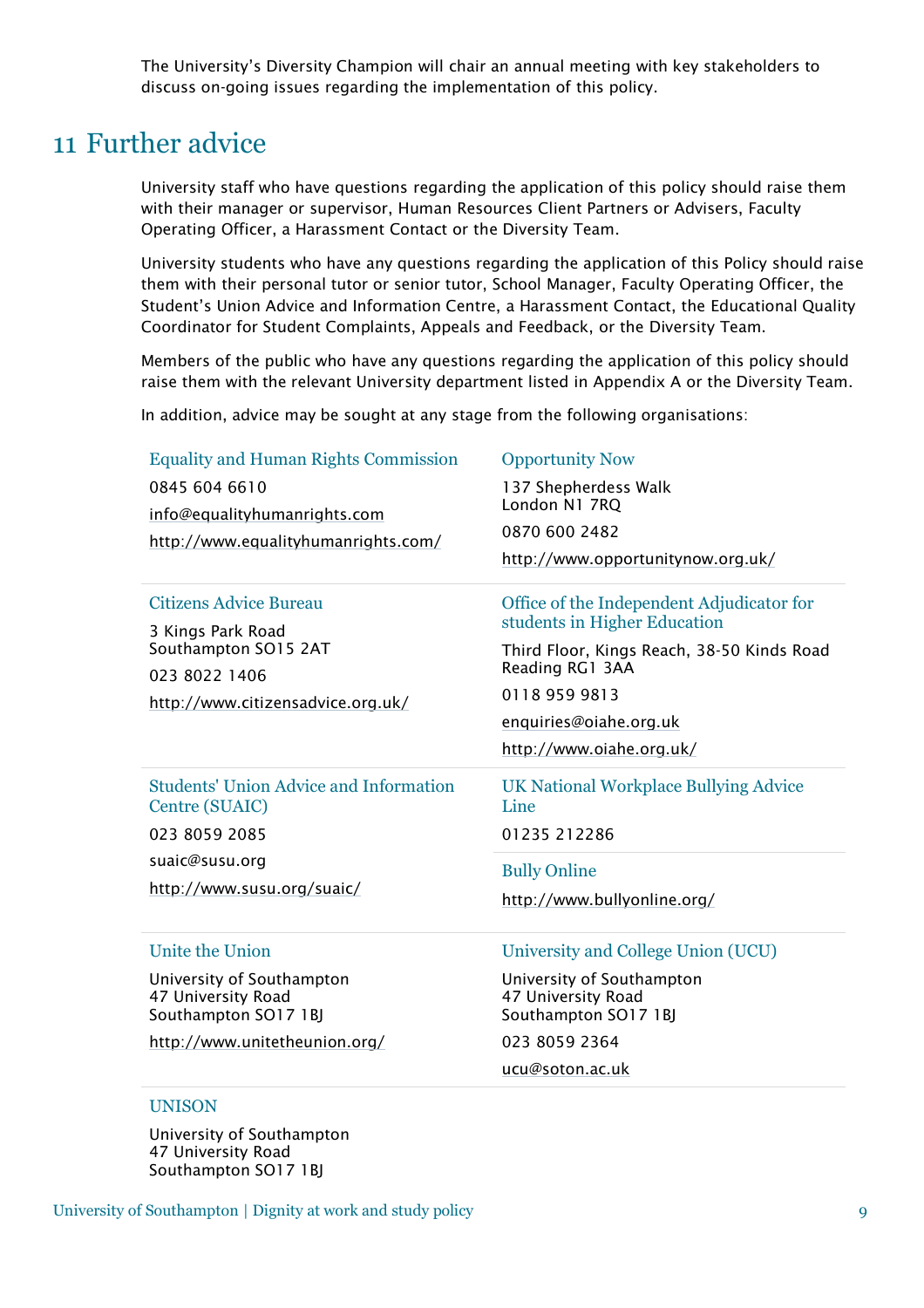# <span id="page-9-0"></span>A Formal Procedures for making a complaint

There are a number of formal procedures by which a complaint relating to harassment, bullying or victimisation can be made. In certain circumstances, there may be more than one route available. In such a situation, it could be helpful to discuss which procedure is appropriate with the directorates responsible for operating the relevant procedures (see further information column in the table below), a Harassment Contact or with the Diversity Manager. If necessary, once a complaint has been made a case conference could be called by either HR or Student Services, with appropriate people, to agree and confirm the procedure to be used.

### A.1 Procedures for use by University of Southampton staff

| Complainant                                                                                                                                                                     | Procedure to be use                                                                                                                                                                         | <b>Further Information</b> |
|---------------------------------------------------------------------------------------------------------------------------------------------------------------------------------|---------------------------------------------------------------------------------------------------------------------------------------------------------------------------------------------|----------------------------|
| University of Southampton<br>staff member (level 4+)                                                                                                                            | Ordinance 3.12 Grievance<br>Procedure                                                                                                                                                       | Human Resources website    |
| University of Southampton<br>staff member (level 1-3)                                                                                                                           | Grievance Procedure - Levels<br>$1 - 3$                                                                                                                                                     | Human Resources website    |
| Incident in which you do not<br>know whether the person<br>responsible is a member of<br>staff or a student (e.g.<br>graffiti, anonymous offensive<br>comments made by a group) | If there has been a breach of<br>duty of care on the part of<br>the University, a grievance<br>can be raised through the<br>relevant procedure above for<br>the staff raising the grievance | Human Resources website    |
| A person not employed by<br>the University. For example: a<br>contractor, consultant, NHS<br>employee, visiting scholar or<br>University Chaplin                                | Complaints procedure of the<br>employing organisation                                                                                                                                       | Employing organisation     |
|                                                                                                                                                                                 | Ordinance 3.12 Grievance<br>Procedure Levels 1-3                                                                                                                                            | Human Resources website    |

#### A.2 Procedures for use by University of Southampton students

| Complaint regarding                                                                                                                                                                | Procedure to be used                                                                                                  | <b>Further information</b>                               |
|------------------------------------------------------------------------------------------------------------------------------------------------------------------------------------|-----------------------------------------------------------------------------------------------------------------------|----------------------------------------------------------|
| University of Southampton<br>staff member                                                                                                                                          | <b>Student Complaints</b><br>Procedure                                                                                | University Calendar - Section<br>IV: General Regulations |
| University student                                                                                                                                                                 | <b>Student Discipline</b><br><b>Procedures</b>                                                                        | University Calendar - Section<br>IV: General Regulations |
| Incident in which you do not<br>know whether the person<br>responsible is a member of<br>staff or a student (e.g.<br>graffiti, anonymous<br>offensive comments made<br>by a group) | <b>Student Complaints</b><br>Procedure if there has been a<br>breach of duty of care on the<br>part of the University | University Calendar - Section<br>IV: General Regulations |